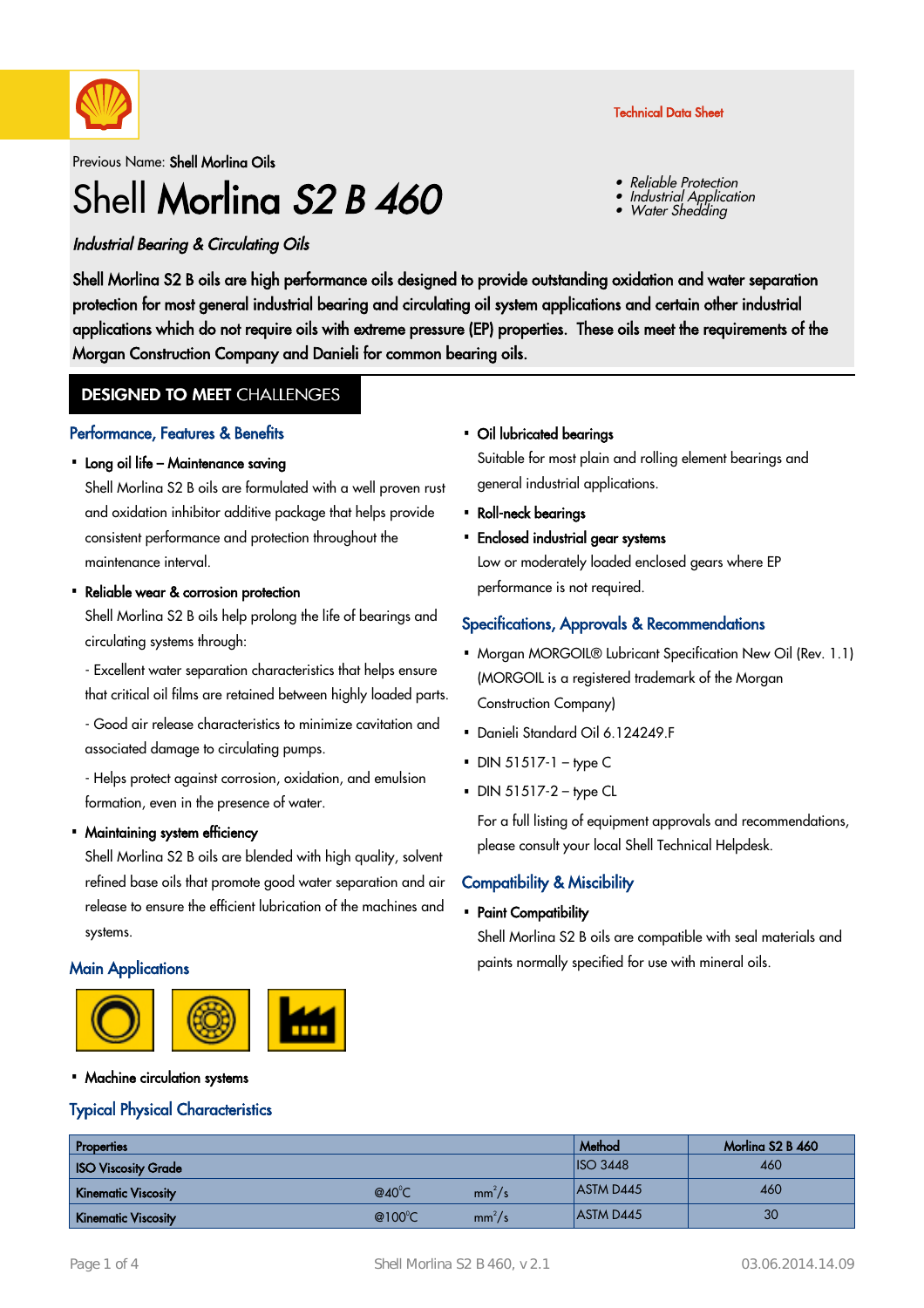| <b>Properties</b>                             |                  |                           | Method            | Morlina S2 B 460 |
|-----------------------------------------------|------------------|---------------------------|-------------------|------------------|
| <b>Density</b>                                | @15 $^{\circ}$ C | kg/m <sup>3</sup>         | <b>ISO 12185</b>  | 904              |
| <b>Viscosity Index</b>                        |                  |                           | <b>ISO 2909</b>   | 94               |
| Flash Point (COC)                             |                  | $\rm ^{0}C$               | <b>ISO 2592</b>   | 300              |
| <b>Pour Point</b>                             |                  | $^{\circ}$ C              | <b>ISO 3016</b>   | $-9$             |
| <b>Rust, Distilled Water</b>                  |                  |                           | <b>ASTM D665A</b> | Pass             |
| Emulsion Test - @82°C (Unless specified by *) |                  | <b>Mins</b>               | <b>ASTM D1401</b> | 30               |
| <b>Oxidation Control Test: TOST</b>           |                  | <b>Hrs</b>                | ASTM D943         | $1100+$          |
| <b>Oxidation Control Test: RBOT</b>           |                  | <b>Mins</b>               | ASTM D2272        | $400+$           |
| Foam Test, Seq II                             |                  | ml foam at $0/10$<br>mins | <b>ASTM D892</b>  | 20/0             |

· These characteristics are typical of current production. Whilst future production will conform to Shell's specification, variations in these characteristics may occur.  $^{\ast} @ 54^{\circ} \text{C}$ 

### Health, Safety & Environment

- Guidance on Health and Safety is available on the appropriate Material Safety Data Sheet, which can be obtained from · http://www.epc.shell.com/
- Protect the Environment

Take used oil to an authorised collection point. Do not discharge into drains, soil or water.

### Additional Information

• Advice

Advice on applications not covered here may be obtained from your Shell representative.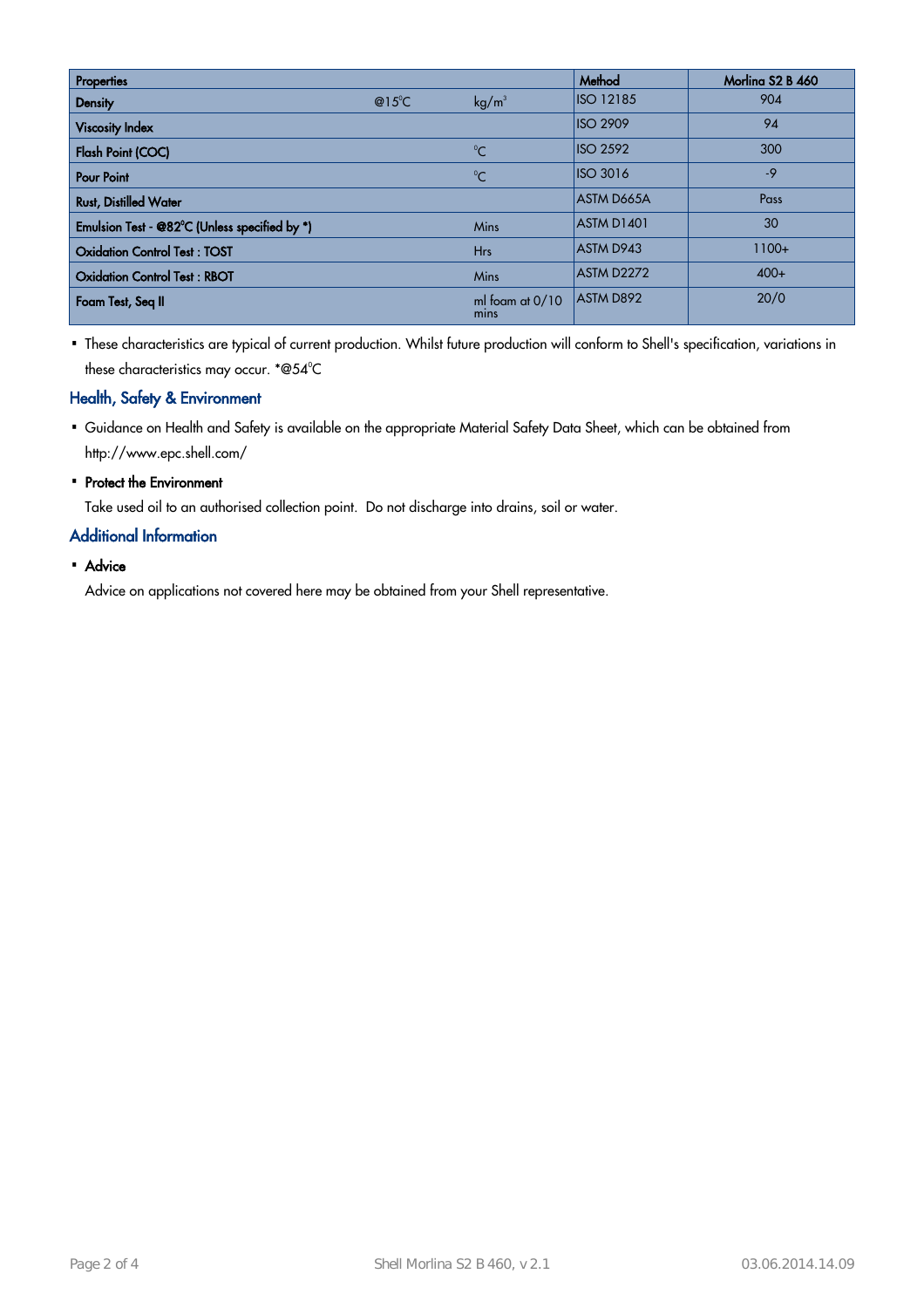

Viscosity - Temperature Diagram for Shell Morlina S2 B